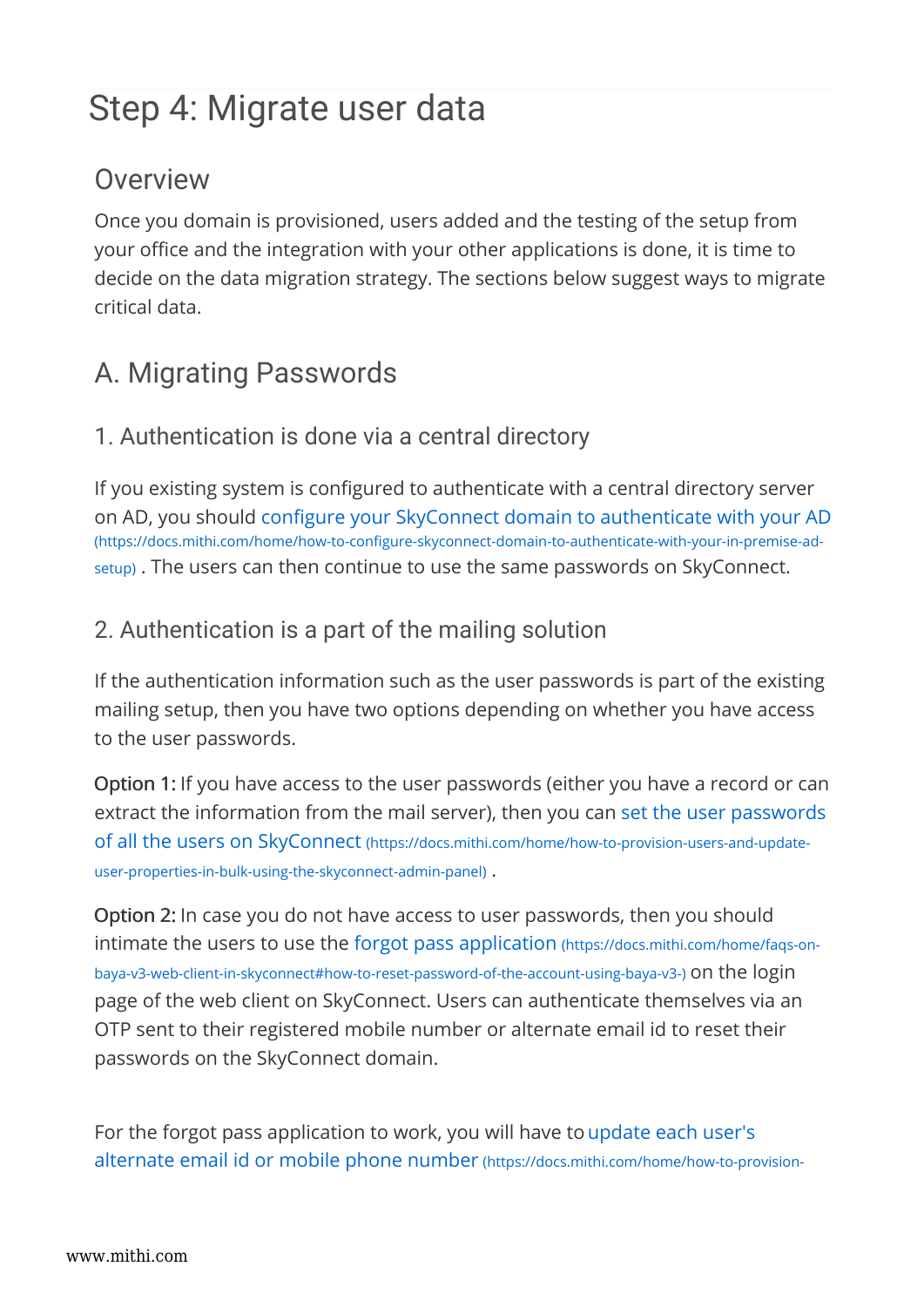users-and-update-user-properties-one-at-a-time-in-skyconnect#add-users) .

## B. Migrating Email Data

There are two considerations for Email Data migration

- 1. Email application continuity for end users: The requirement is that on switching to the new email system, end users should have ready access to their old mail while the new mail are delivered to the new account.
- 2. Compliance: When migrating to a new email system, your organization needs to ensure that all the email from the older system are available after the old system is discontinued.

### 1. Migrating email data to ensure email application continuity for end users

The migration strategy depends on whether the users are using desktop email clients or web client of the old system.

#### a. End users have configured desktop email clients with the old email server using the POP protocol

If users have configured POP, then they will have all the mail on their desktops. Since the mails are POPed they will continue to reside on the user's desktop after the current email system is discontinued.

These users should be instructed to configure additional POP accounts with the SkyConnect credentials on their desktops. Post migration, new mail will be received in these accounts and new mail should also be sent using these accounts.

Alternatively, post go live they should be instructed to reconfigure their accounts with the new POP and SMTP servers and passwords.

#### b. End users have configured desktop email clients with the old email server using the IMAP protocol

Option 1: If users have configured IMAP, then they will have all the mail on their desktops.

These users should be instructed to configure additional IMAP accounts with the SkyConnect credentials on their desktops. Post migration, new mail will be received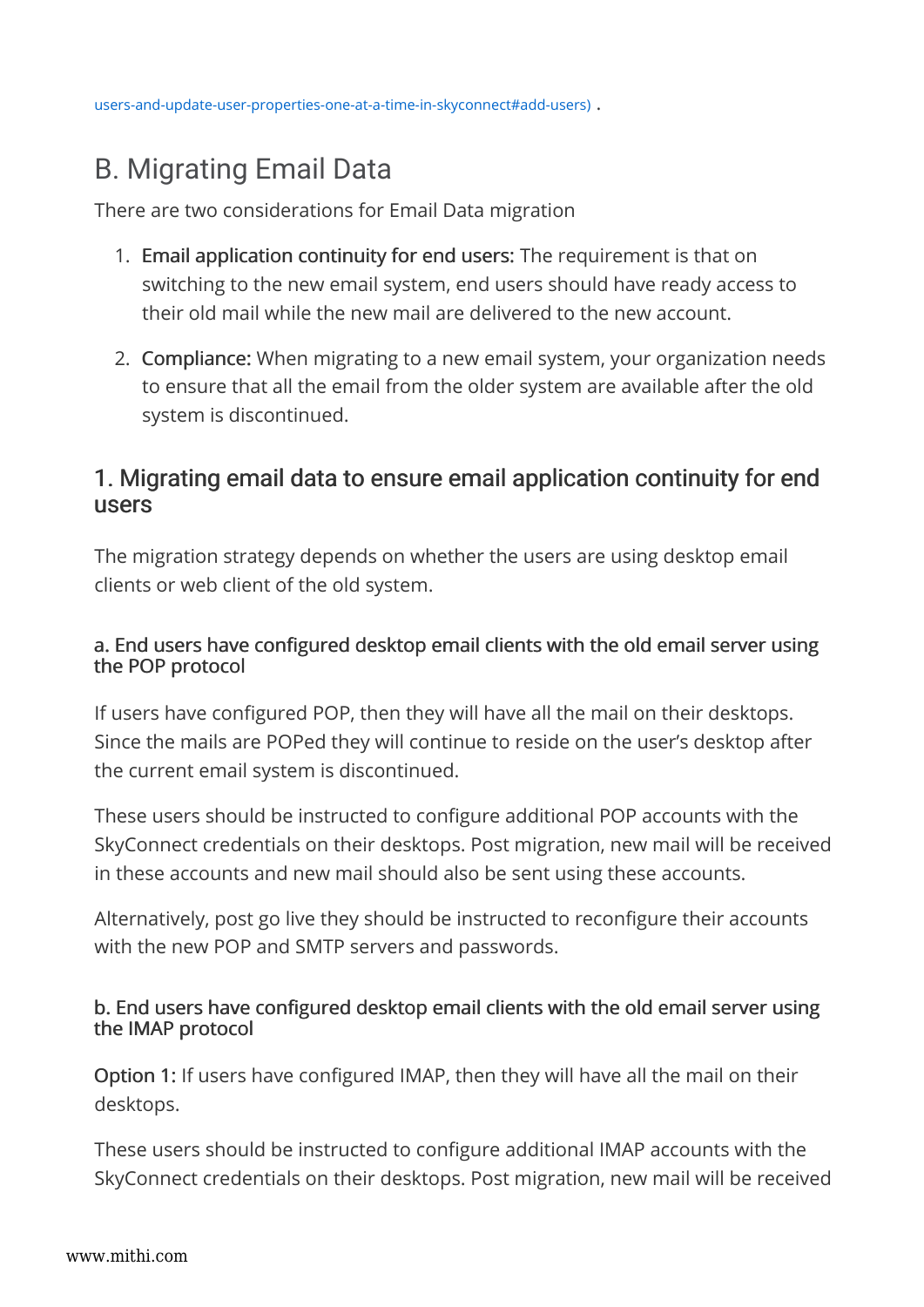in these accounts and new mail should also be sent using these accounts.

Since on discontinuation of the old system, the original accounts will become empty, users should also be instructed to create local archives on the desktop (https://docs.mithi.com/home/how-to-migrate-user-data-in-skyconnect#d-creating-local-archives-in-a-desktopclient) .

Option 2: You can populate the end user mailboxes on SkyConnect using the Historical Data Upload (https://docs.mithi.com/home/using-the-historical-data-upload-application-tomigrate-legacy-email-data) application from Mithi. For this you would need authenticated IMAP access to end user accounts.

#### c. End users are using the web client of the current system

Option 1: Configure desktop clients (like Thunderbird (https://docs.mithi.com/home/how-toaccess-email-using-thunderbird-application-on-your-desktop) / Outlook (https://docs.mithi.com/home/howto-access-email-using-outlook-2013-application-on-your-desktop) ) with POP/IMAP and download the user data from the server to the desktop. If POP is used, the users will have the backup of only their Inboxes on their desktops for quick reference. If IMAP is used, all folders will be available, but an additional step to [create a local archive] will have to be executed.

Option 2: You can populate the end user mailboxes on SkyConnect using the historical data upload application (https://docs.mithi.com/home/using-the-historical-data-uploadapplication-to-migrate-legacy-email-data) from Mithi. For this you would need authenticated IMAP access to end user accounts.

For example, if the switch over is done on a Friday evening, then post go live you can reset the passwords of all the users on the older system and configure jobs to sync mail for the last week from the older system to SkyConnect. These jobs will run over the weekend and when the users login to the SkyConnect accounts, they will see the mail of the last few days in their mailboxes.

#### Note:

If the number of mailboxes is large (> 50), the sync of the critical users should be given priority. The migration of data of remaining users can continue beyond the weekend.

Since mails uploaded to individual mail boxes on SkyConnect using this historical data upload system use up the user's and the organizations cumulative quota, it is recommended that the mails uploaded to SkyConnect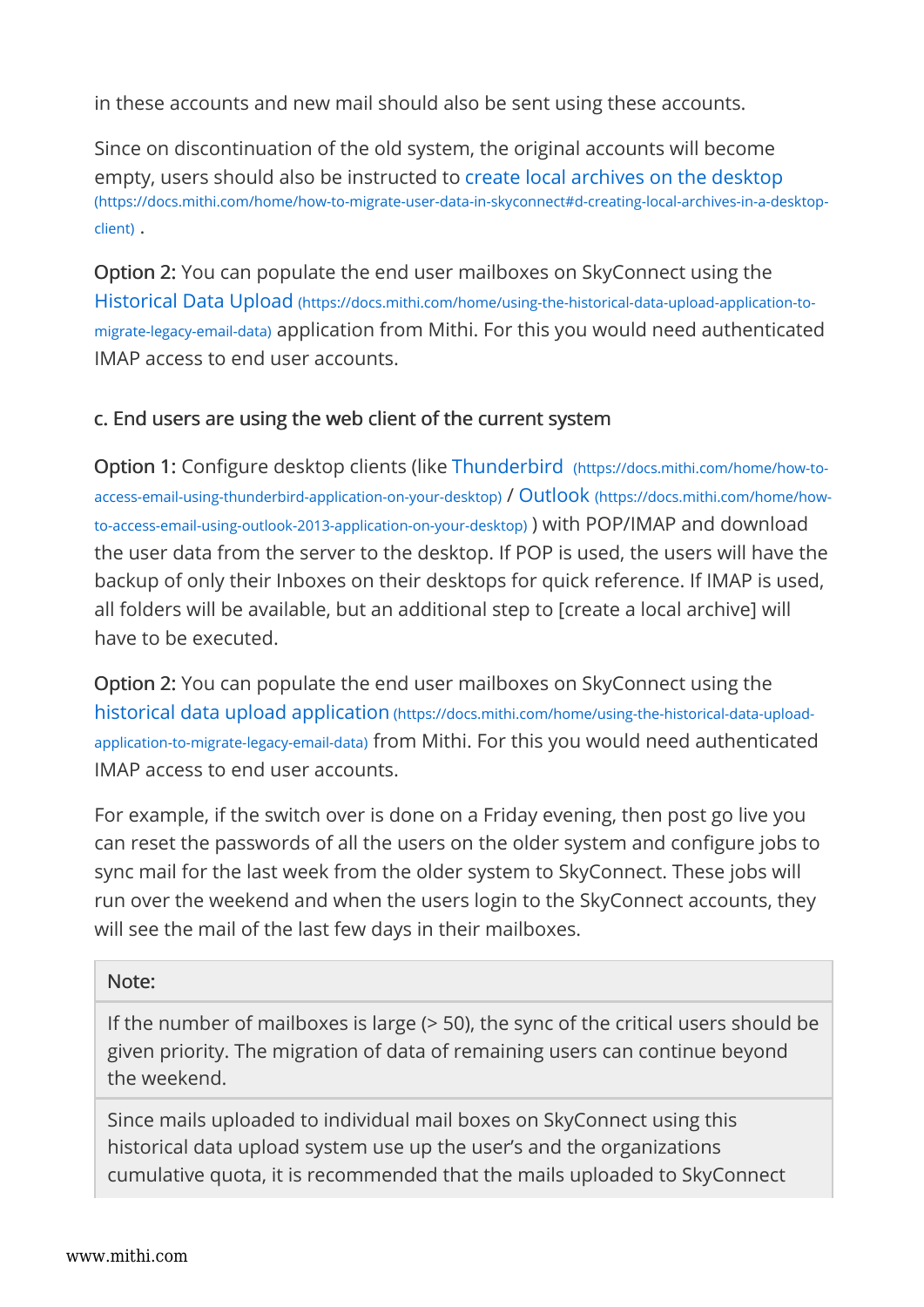#### d. Creating local archives in a desktop client

#### Outlook

Archive items manually https://support.office.com/en-us/article/archive-items-manually-ecf54f37-14d7- 4ee3-a830-46a5c33274f6

Archive older items automatically https://support.office.com/en-us/article/archive-older-items-automatically-25f44f07-9b80-4107-841c-41dc38296667

#### **Thunderbird**

https://support.mozilla.org/en-US/kb/archived-messages

2. Migrating email data to maintain application continuity for end users & satisfy compliance needs of organization.

If legacy email data from the current email system is uploaded to Vaultastic, then you can satisfy both the continuity and compliance needs. Data will be safeguarded in Vaultastic and end users can be trained to log into their Vaultastic accounts and use the self service portal to search for older mail.

The recommended steps for doing so are as follows:

- a. Enable live mail archiving from the existing email system to Vaultastic (https://docs.mithi.com/home/how-to-configure-your-primary-email-server-to-journal-or-forward-livemail-to-vaultastic) . This will ensure that all mail transacted from the date of configuration are archived to Vaultastic and are available to the end users through the self service portal.
- b. Post the switch over to SkyConnect, upload all the email data prior to the date of enabling live mail archiving using the historical data upload application (https://docs.mithi.com/home/using-the-historical-data-upload-application-to-migratelegacy-email-data) to Vaultastic.
- 3. Migrating Filters, Signatures and Vacation replies

Post go live, if the users use the web client, they will have toset their filters,